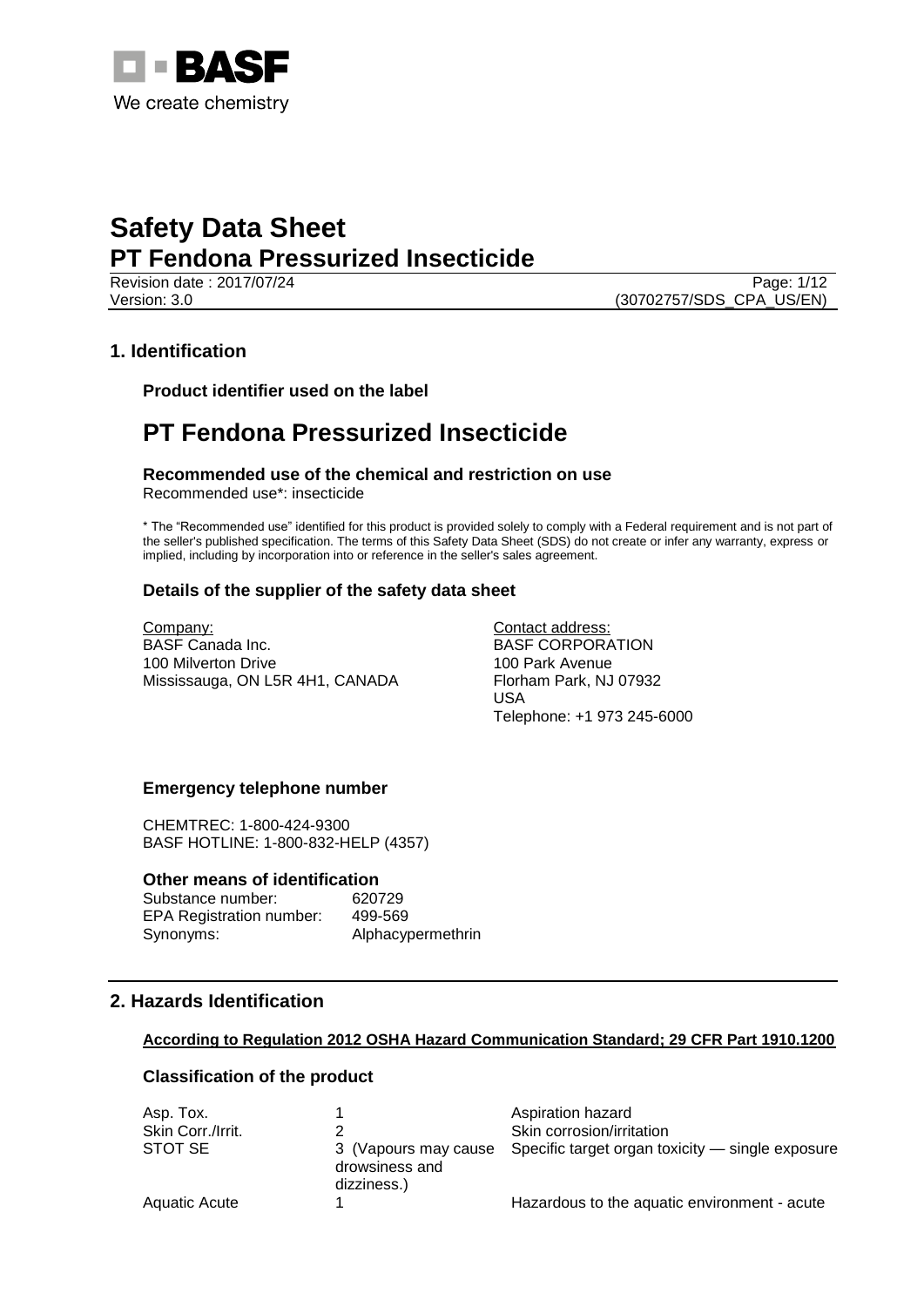| Revision date: 2017/07/24<br>Version: 3.0                                    |                                                                              | Page: 2/12<br>(30702757/SDS_CPA_US/EN)                                              |
|------------------------------------------------------------------------------|------------------------------------------------------------------------------|-------------------------------------------------------------------------------------|
| <b>Aquatic Chronic</b><br>Flam. Aerosol                                      | 1<br>$\overline{2}$                                                          | Hazardous to the aquatic environment - chronic<br>Flammable aerosols                |
| <b>Label elements</b>                                                        |                                                                              |                                                                                     |
| Pictogram:                                                                   |                                                                              |                                                                                     |
| Signal Word:<br>Danger                                                       |                                                                              |                                                                                     |
| <b>Hazard Statement:</b><br>H <sub>223</sub><br>H315<br>H304<br>H336<br>H400 | Flammable aerosol.<br>Causes skin irritation.<br>Very toxic to aquatic life. | May be fatal if swallowed and enters airways.<br>May cause drowsiness or dizziness. |
| H410                                                                         |                                                                              | Very toxic to aquatic life with long lasting effects.                               |
| Precautionary Statements (Prevention):<br>P210                               | ignition sources. No smoking.                                                | Keep away from heat, hot surfaces, sparks, open flames and other                    |
| P273                                                                         |                                                                              | Avoid release to the environment.                                                   |
| P280                                                                         | Wear protective gloves.                                                      |                                                                                     |
| P271                                                                         |                                                                              | Use only outdoors or in a well-ventilated area.                                     |
| P <sub>261</sub>                                                             |                                                                              | Avoid breathing dust/fume/gas/mist/vapours/spray.                                   |
| P211                                                                         |                                                                              | Do not spray on an open flame or other ignition source.                             |
| P <sub>251</sub>                                                             |                                                                              | Do not pierce or burn, even after use.                                              |
| P264                                                                         |                                                                              | Wash with plenty of water and soap thoroughly after handling.                       |
| Precautionary Statements (Response):                                         |                                                                              |                                                                                     |
| P312                                                                         |                                                                              | Call a POISON CENTER or doctor/physician if you feel unwell.                        |
| P301 + P310                                                                  |                                                                              | IF SWALLOWED: Immediately call a POISON CENTER or                                   |
| P304 + P340                                                                  | doctor/physician.                                                            | IF INHALED: Remove person to fresh air and keep comfortable for                     |
|                                                                              | breathing.                                                                   |                                                                                     |
| $P303 + P352$                                                                |                                                                              | IF ON SKIN (or hair): Wash with plenty of soap and water.                           |
| P391                                                                         | Collect spillage.                                                            |                                                                                     |
| P332 + P313                                                                  |                                                                              | If skin irritation occurs: Get medical advice/attention.                            |
| P331                                                                         | Do NOT induce vomiting.                                                      |                                                                                     |
| $P362 + P364$                                                                |                                                                              | Take off contaminated clothing and wash it before reuse.                            |
| Precautionary Statements (Storage):                                          |                                                                              |                                                                                     |
| P403 + P233                                                                  |                                                                              | Store in a well-ventilated place. Keep container tightly closed.                    |
| $P410 + P412$                                                                | 122°F.                                                                       | Protect from sunlight. Do no expose to temperatures exceeding 50°C/                 |
| P405                                                                         | Store locked up.                                                             |                                                                                     |
| Precautionary Statements (Disposal):                                         |                                                                              |                                                                                     |
| P501                                                                         | point.                                                                       | Dispose of contents/container to hazardous or special waste collection              |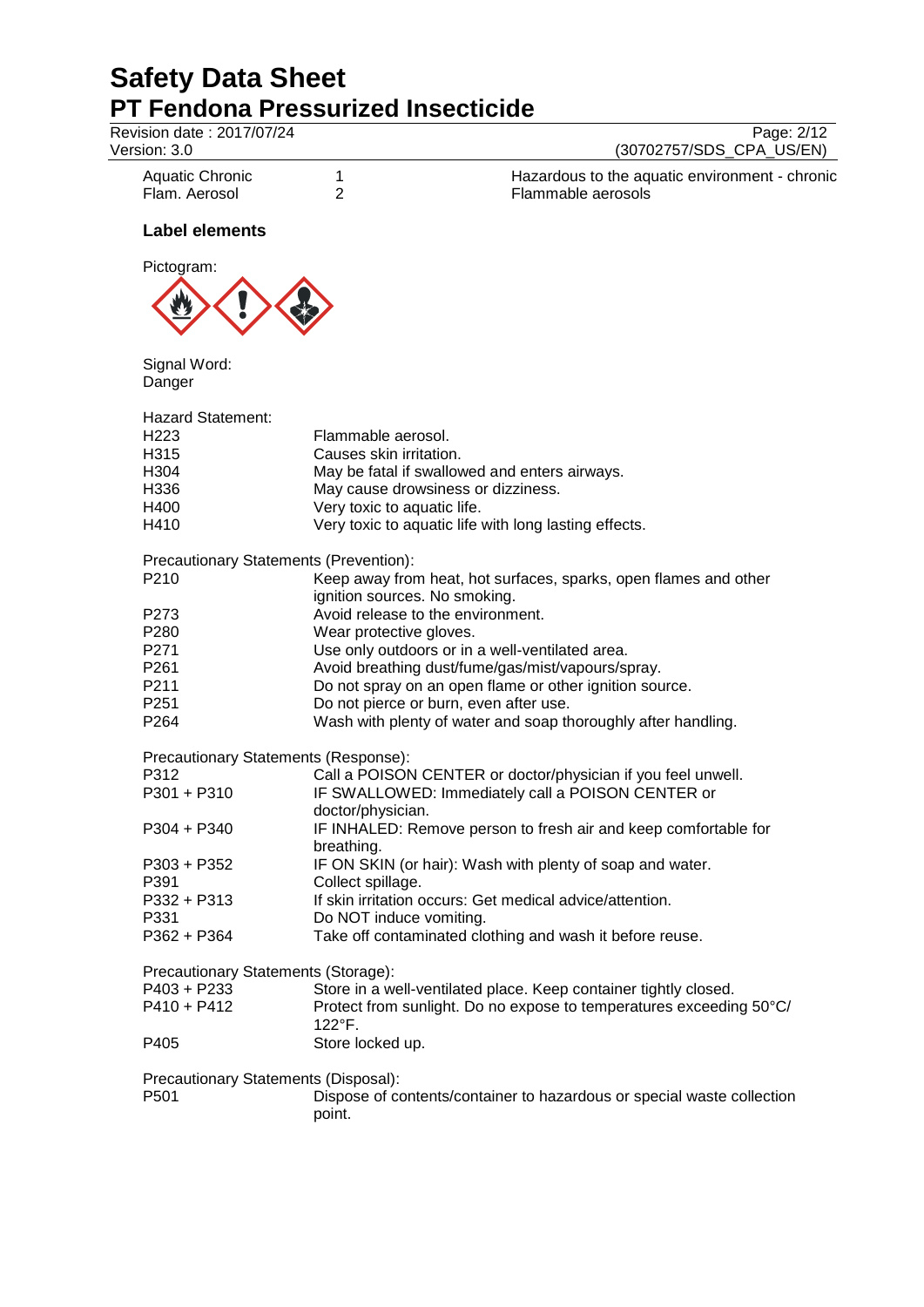Revision date : 2017/07/24 Page: 3/12

# **3. Composition / Information on Ingredients**

# **According to Regulation 2012 OSHA Hazard Communication Standard; 29 CFR Part 1910.1200**

| CAS Number |
|------------|
| 67375-30-8 |
| 67-63-0    |
| 64742-47-8 |
|            |

67-63-0 10.0 - 15.0% 2-Propanol

**Weight %** Chemical name 0.05 % alpha-Cypermethrin  $75.0 - 100.0\%$  Distillates, petroleum<br>  $\lt 5.0\%$  carbon dioxide 124-38-9 < 5.0% carbon dioxide

# **4. First-Aid Measures**

### **Description of first aid measures**

### **General advice:**

First aid personnel should pay attention to their own safety. If the patient is likely to become unconscious, place and transport in stable sideways position (recovery position). Immediately remove contaminated clothing.

### **If inhaled:**

Keep patient calm, remove to fresh air, seek medical attention.

#### **If on skin:**

Immediately wash thoroughly with soap and water, seek medical attention.

#### **If in eyes:**

Wash affected eyes for at least 15 minutes under running water with eyelids held open, consult an eye specialist.

#### **If swallowed:**

Immediately rinse mouth and then drink 200-300 ml of water, seek medical attention. Do not induce vomiting due to aspiration hazard.

### **Most important symptoms and effects, both acute and delayed**

Symptoms: The most important known symptoms and effects are described in the labelling (see section 2) and/or in section 11., Further important symptoms and effects are so far not known.

### **Indication of any immediate medical attention and special treatment needed**

Note to physician

Treatment: Treat according to symptoms (decontamination, vital functions), no known specific antidote.

# **5. Fire-Fighting Measures**

# **Extinguishing media**

Suitable extinguishing media: water spray, carbon dioxide, foam, dry powder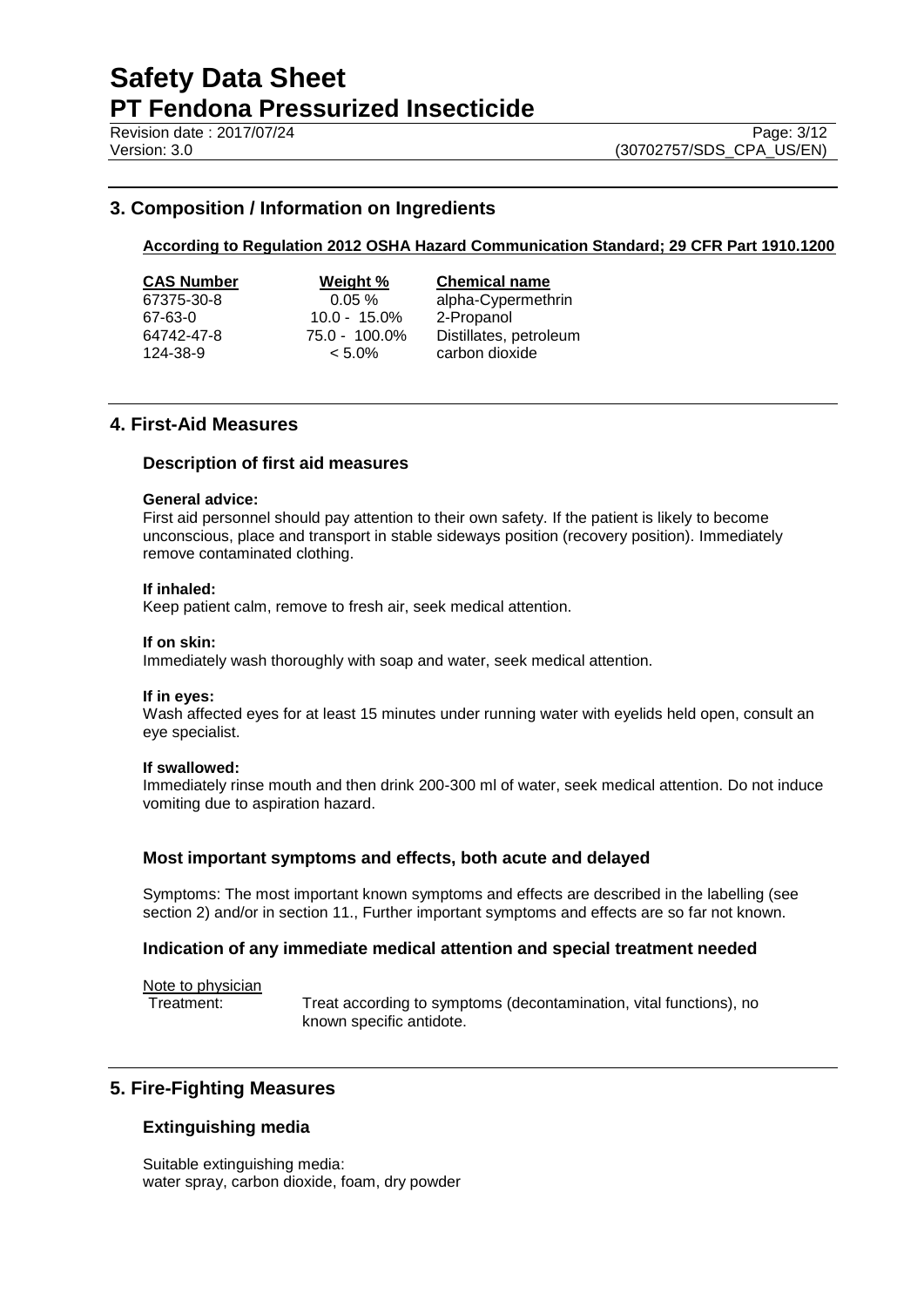Revision date : 2017/07/24 Page: 4/12

Version: 3.0 (30702757/SDS\_CPA\_US/EN)

## **Special hazards arising from the substance or mixture**

Hazards during fire-fighting:

carbon monoxide, carbon dioxide, hydrogen bromide, Hydrogen chloride, hydrogen fluoride, nitrogen oxides

The substances/groups of substances mentioned can be released in case of fire.

# **Aerosol container contains flammable gas under pressure. Risk of explosion at excessive temperatures.**

# **Advice for fire-fighters**

Protective equipment for fire-fighting: Wear self-contained breathing apparatus and chemical-protective clothing.

### **Further information:**

In case of fire and/or explosion do not breathe fumes. Keep containers cool by spraying with water if exposed to fire. Collect contaminated extinguishing water separately, do not allow to reach sewage or effluent systems. Dispose of fire debris and contaminated extinguishing water in accordance with official regulations.

# **6. Accidental release measures**

### **Personal precautions, protective equipment and emergency procedures**

Use personal protective clothing. Avoid contact with the skin, eyes and clothing. Do not breathe vapour/spray.

### **Environmental precautions**

Do not discharge into the subsoil/soil. Do not discharge into drains/surface waters/groundwater.

### **Methods and material for containment and cleaning up**

For small amounts: Pick up with suitable absorbent material (e.g. sand, sawdust, general-purpose binder, kieselguhr).

For large amounts: Dike spillage. Pump off product.

Dispose of absorbed material in accordance with regulations. Collect waste in suitable containers, which can be labeled and sealed. Clean contaminated floors and objects thoroughly with water and detergents, observing environmental regulations. Wear suitable protective equipment.

# **7. Handling and Storage**

### **Precautions for safe handling**

RECOMMENDATIONS ARE FOR MANUFACTURING, COMMERCIAL BLENDING, AND PACKAGING WORKERS. PESTICIDE APPLICATORS & WORKERS must refer to the Product Label and Directions for Use attached to the product. Provide good ventilation of working area (local exhaust ventilation if necessary). Keep away from sources of ignition - No smoking. Keep container tightly sealed. Protect against heat. Handle and open container with care. Do not open until ready to use. Once container is opened, content should be used as soon as possible. Provide means for controlling leaks and spills. Follow label warnings even after container is emptied. The substance/ product may be handled only by appropriately trained personnel. Avoid all direct contact with the substance/product. Avoid contact with the skin, eyes and clothing. Avoid inhalation of dusts/mists/vapours. Wear suitable personal protective clothing and equipment.

### Protection against fire and explosion:

Aerosol container contains flammable gas under pressure. The relevant fire protection measures should be noted. Fire extinguishers should be kept handy. Avoid all sources of ignition: heat, sparks,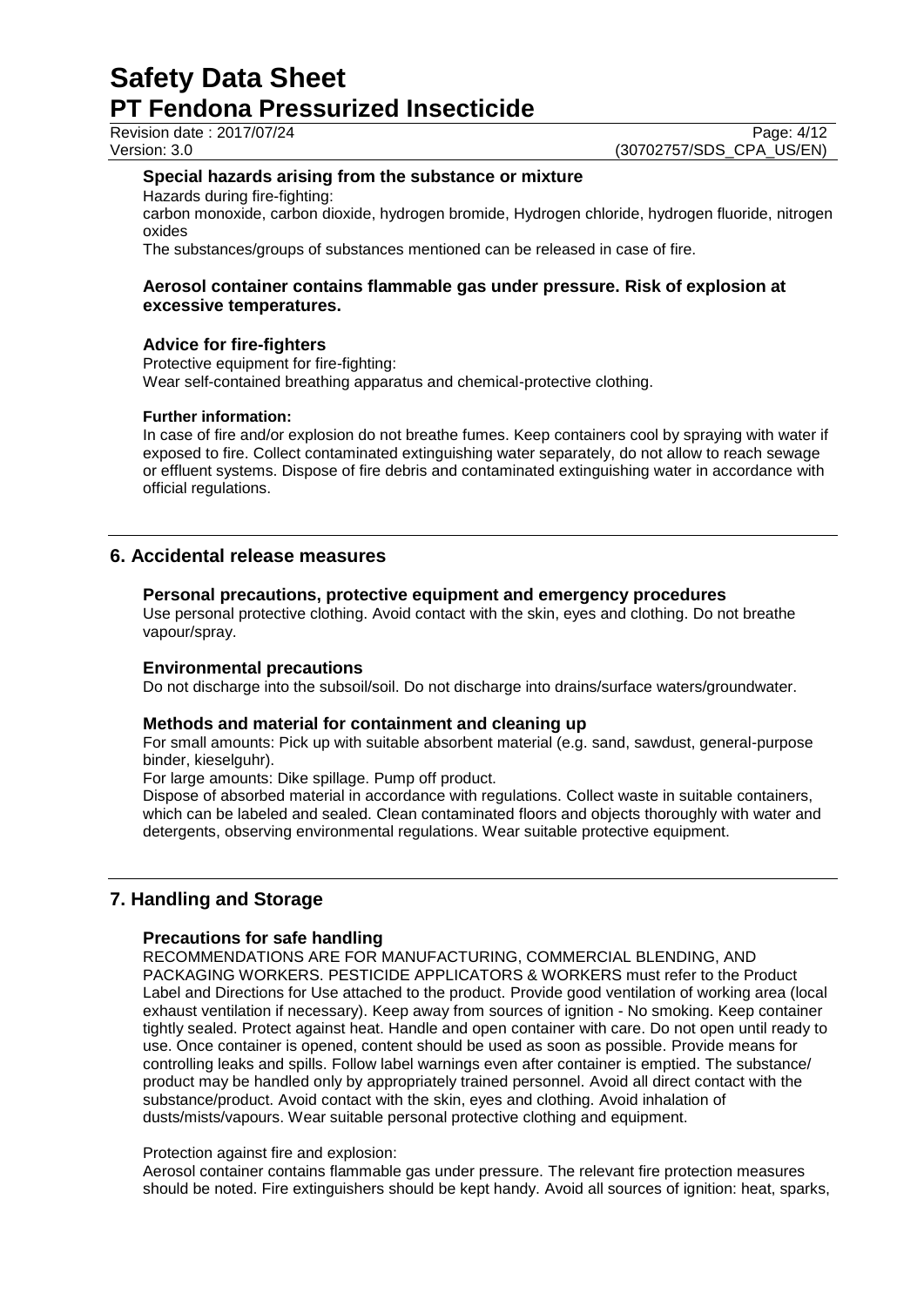Revision date : 2017/07/24 Page: 5/12<br>Version: 3.0 (30702757/SDS\_CPA\_US/EN)

(30702757/SDS\_CPA\_US/EN)

open flame. Avoid extreme heat. Ground all transfer equipment properly to prevent electrostatic discharge. Electrostatic discharge may cause ignition.

# **Conditions for safe storage, including any incompatibilities**

Segregate from foods and animal feeds.

Suitable materials for containers: High density polyethylene (HDPE), Low density polyethylene (LDPE), tinned carbon steel (Tinplate)

Further information on storage conditions: Keep away from heat. Protect from direct sunlight. Protect from temperatures above: 130 °F Explosive at or above indicated temperature.

# **8. Exposure Controls/Personal Protection**

**Users of a pesticidal product should refer to the product label for personal protective equipment requirements.**

## **Components with occupational exposure limits**

| 2-Propanol             | OSHA PEL<br><b>ACGIH TLV</b> | PEL 400 ppm 980 mg/m3 ; STEL value 500<br>ppm 1,225 mg/m3; TWA value 400 ppm 980<br>$mg/m3$ ;<br>TWA value 200 ppm ; STEL value 400 ppm ;                                                                                                                                  |
|------------------------|------------------------------|----------------------------------------------------------------------------------------------------------------------------------------------------------------------------------------------------------------------------------------------------------------------------|
|                        |                              |                                                                                                                                                                                                                                                                            |
| carbon dioxide         | OSHA PEL                     | PEL 5,000 ppm 9,000 mg/m3; STEL value<br>30,000 ppm 54,000 mg/m3; TWA value 10,000<br>ppm 18,000 mg/m3;                                                                                                                                                                    |
|                        | <b>ACGIH TLV</b>             | STEL value 30,000 ppm; TWA value 5,000<br>ppm;                                                                                                                                                                                                                             |
| Distillates, petroleum |                              |                                                                                                                                                                                                                                                                            |
|                        | <b>ACGIH TLV</b>             | TWA value 200 mg/m3 Non-aerosol (total<br>hydrocarbon vapor);<br>Application restricted to conditions in which there<br>are negligible aerosol exposures.<br>Skin Designation Non-aerosol (total<br>hydrocarbon vapor);<br>The substance can be absorbed through the skin. |

# **Personal protective equipment**

# **RECOMMENDATIONS FOR MANUFACTURING, COMMERCIAL BLENDING, AND PACKAGING WORKERS:**

### **Respiratory protection:**

Wear respiratory protection if ventilation is inadequate. Wear a NIOSH-certified (or equivalent) organic vapour/particulate respirator. For situations where the airborne concentrations may exceed the level for which an air purifying respirator is effective, or where the levels are unknown or Immediately Dangerous to Life or Health (IDLH), use NIOSH-certified full facepiece pressure demand self-contained breathing apparatus (SCBA) or a full facepiece pressure demand supplied-air respirator (SAR) with escape provisions.

### **Hand protection:**

Chemical resistant protective gloves, Protective glove selection must be based on the user's assessment of the workplace hazards.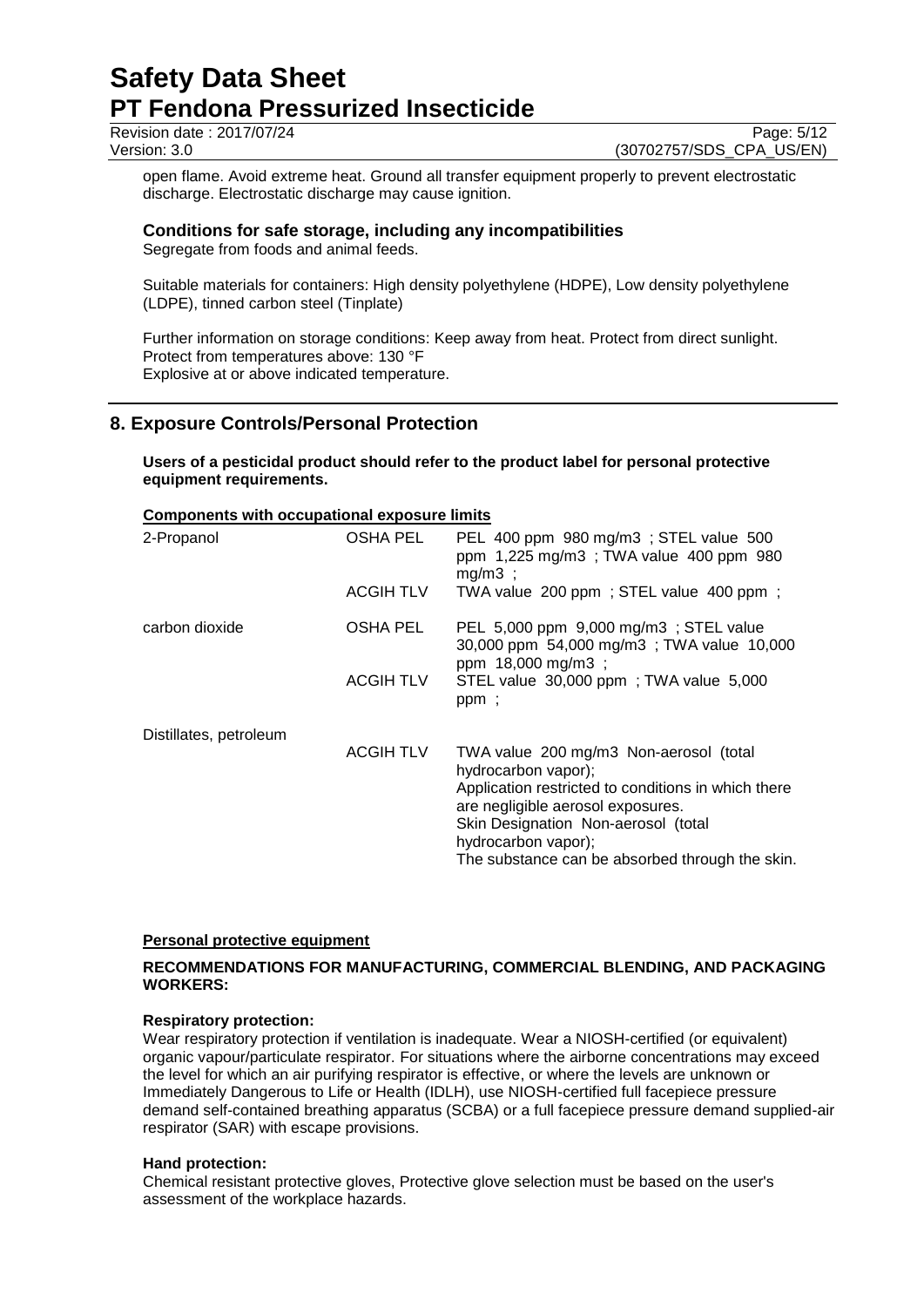Revision date : 2017/07/24 Page: 6/12<br>
Version: 3.0 (30702757/SDS\_CPA\_US/EN)

## **Eye protection:**

Safety glasses with side-shields. Tightly fitting safety goggles (chemical goggles). Wear face shield if splashing hazard exists.

## **Body protection:**

Body protection must be chosen depending on activity and possible exposure, e.g. head protection, apron, protective boots, chemical-protection suit.

### **General safety and hygiene measures:**

The statements on personal protective equipment in the instructions for use apply when handling crop-protection agents in final-consumer packing. Wearing of closed work clothing is recommended. Store work clothing separately. Keep away from food, drink and animal feeding stuffs.

# **9. Physical and Chemical Properties**

| Form:                                  | liquid                                                       |                   |
|----------------------------------------|--------------------------------------------------------------|-------------------|
| Odour:                                 | of isopropanol                                               |                   |
| Odour threshold:                       | Not determined due to potential health hazard by inhalation. |                   |
| Colour:                                | pale yellow, clear                                           |                   |
| pH value:                              | approx. $6 - 8$                                              |                   |
|                                        | (approx. $20 °C$ )                                           |                   |
| Melting point:                         | $-33 °C$                                                     |                   |
|                                        | Information applies to the solvent.                          |                   |
| Boiling point:                         | 221 - 271 °C                                                 |                   |
|                                        | $(1,013.25$ hPa)                                             |                   |
|                                        | Information applies to the solvent.                          |                   |
| Information on: 2-Propanol             |                                                              |                   |
| Flash point:                           | 11.7 °C                                                      |                   |
|                                        | Literature data.                                             |                   |
| Information on: Distillates, petroleum |                                                              |                   |
| Flash point:                           | 73 °C                                                        | (ASTM D93, closed |
|                                        | Literature data.                                             | cup)              |
| ----------------------------           |                                                              |                   |
| Ignition distance test for             | > 14 in                                                      |                   |
| spray aerosols:                        | no flashback                                                 |                   |
| NFPA 30B flammability:                 | Level 3 Aerosol                                              |                   |
| Lower explosion limit:                 | As a result of our experience with this                      |                   |
|                                        | product and our knowledge of its                             |                   |
|                                        | composition we do not expect any                             |                   |
|                                        | hazard as long as the product is used                        |                   |
|                                        | appropriately and in accordance with                         |                   |
|                                        | the intended use.                                            |                   |
| Upper explosion limit:                 | As a result of our experience with this                      |                   |
|                                        | product and our knowledge of its                             |                   |
|                                        | composition we do not expect any                             |                   |
|                                        | hazard as long as the product is used                        |                   |
|                                        | appropriately and in accordance with<br>the intended use.    |                   |
|                                        | 247 °C                                                       |                   |
| Autoignition:                          |                                                              |                   |
|                                        | Information applies to the solvent.<br>approx. 9 Pa          | (ASTM D323)       |
| Vapour pressure:                       | (20 °C)                                                      |                   |
|                                        | Information applies to the solvent.                          |                   |
| Density:                               | approx. 0.79 g/cm3                                           |                   |
|                                        | (approx. $20 °C$ )                                           |                   |
| Vapour density:                        | not applicable                                               |                   |
|                                        |                                                              |                   |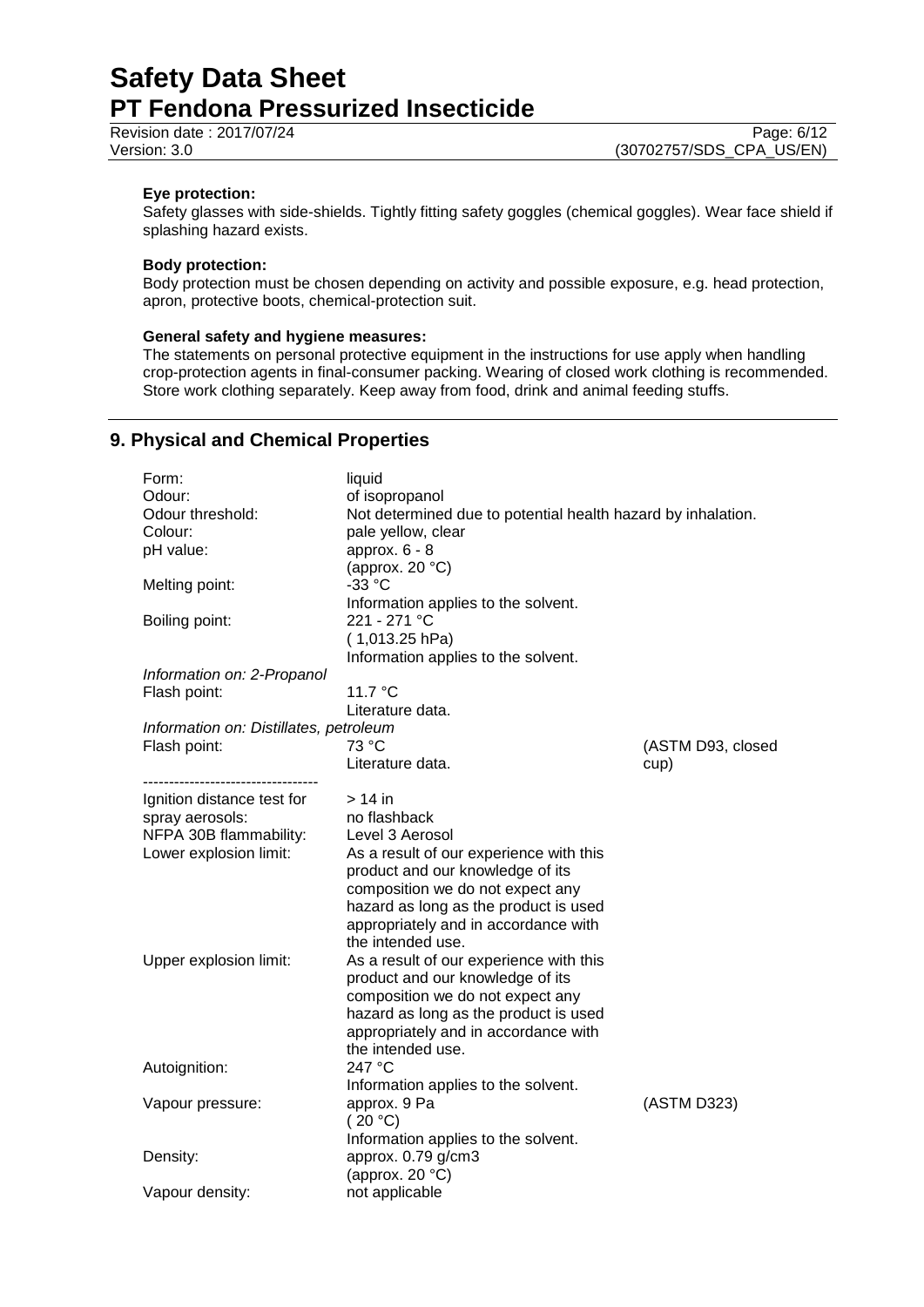Revision date : 2017/07/24 Page: 7/12

Version: 3.0 (30702757/SDS\_CPA\_US/EN)

| Partitioning coefficient n-<br>octanol/water (log Pow): | not applicable                                                     |
|---------------------------------------------------------|--------------------------------------------------------------------|
| Thermal decomposition:                                  | No decomposition if stored and handled as<br>prescribed/indicated. |
| Viscosity, dynamic:                                     | approx. 1.55 mPa.s<br>(40 °C)                                      |
| Solubility in water:<br>Evaporation rate:               | insoluble<br>not applicable                                        |

# **10. Stability and Reactivity**

# **Reactivity**

No hazardous reactions if stored and handled as prescribed/indicated.

Oxidizing properties:

Based on its structural properties the product is not classified as oxidizing.

# **Chemical stability**

The product is stable if stored and handled as prescribed/indicated.

# **Possibility of hazardous reactions**

No hazardous reactions if stored and handled as prescribed/indicated.

# **Conditions to avoid**

See MSDS section 7 - Handling and storage.

# **Incompatible materials**

strong bases, strong acids, strong oxidizing agents

# **Hazardous decomposition products**

Decomposition products: Hazardous decomposition products: No hazardous decomposition products if stored and handled as prescribed/indicated.

Thermal decomposition:

No decomposition if stored and handled as prescribed/indicated.

# **11. Toxicological information**

# **Primary routes of exposure**

Routes of entry for solids and liquids are ingestion and inhalation, but may include eye or skin contact. Routes of entry for gases include inhalation and eye contact. Skin contact may be a route of entry for liquefied gases.

# **Acute Toxicity/Effects**

Acute toxicity

Assessment of acute toxicity: Virtually nontoxic after a single ingestion. Virtually nontoxic by inhalation. Virtually nontoxic after a single skin contact.

**Oral** 

Type of value: LD50 Species: rat (female) Value: > 5,000 mg/kg (OECD Guideline 425)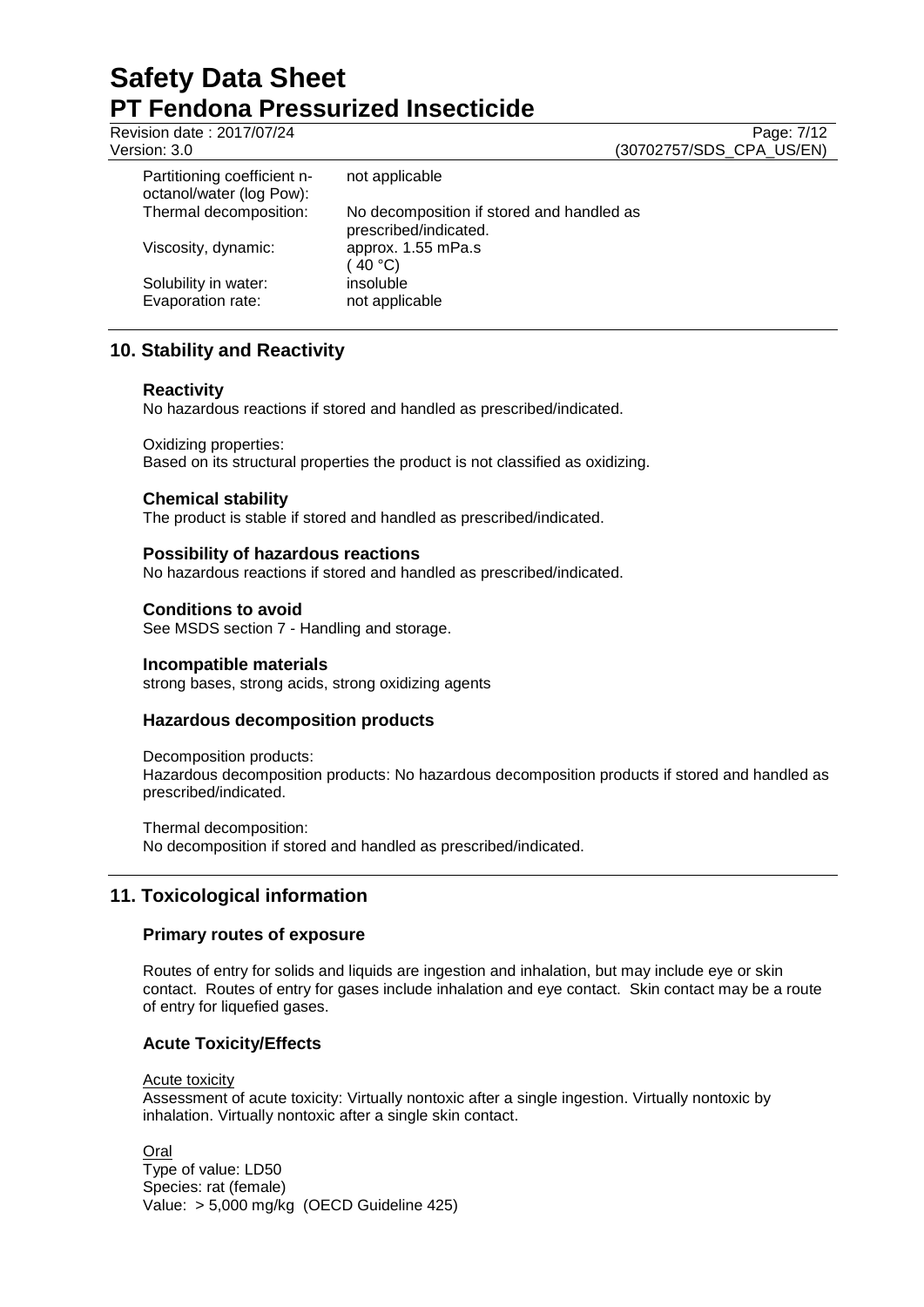Revision date : 2017/07/24 Page: 8/12 Version: 3.0 (30702757/SDS\_CPA\_US/EN)

No mortality was observed.

**Inhalation** 

Type of value: LC50 Species: rat (male/female) Value: > 5.1 mg/l (OECD Guideline 403) No mortality was observed.

Dermal Type of value: LD50 Species: rat (male/female) Value: > 5,000 mg/kg (OECD Guideline 402) No mortality was observed.

Assessment other acute effects Assessment of STOT single: Possible narcotic effects (drowsiness or dizziness).

The product has not been tested. The statement has been derived from the properties of the individual components.

Irritation / corrosion Assessment of irritating effects: Not irritating to the eyes. Skin contact causes irritation.

**Skin** Species: rabbit Result: moderately irritating Method: OECD Guideline 404

Eye Species: rabbit Result: non-irritant Method: OECD Guideline 405

**Sensitization** 

Assessment of sensitization: There is no evidence of a skin-sensitizing potential.

Buehler test Species: guinea pig Result: Non-sensitizing. Method: similar to OECD guideline 406

# **Chronic Toxicity/Effects**

Repeated dose toxicity Assessment of repeated dose toxicity: The product has not been tested. The statement has been derived from the properties of the individual components.

*Information on: alpha-Cypermethrin*

*Assessment of repeated dose toxicity: Repeated oral exposure may affect certain organs. Damages the peripheral nerve system.* ----------------------------------

Genetic toxicity

Assessment of mutagenicity: The product has not been tested. The statement has been derived from the properties of the individual components. Mutagenicity tests revealed no genotoxic potential.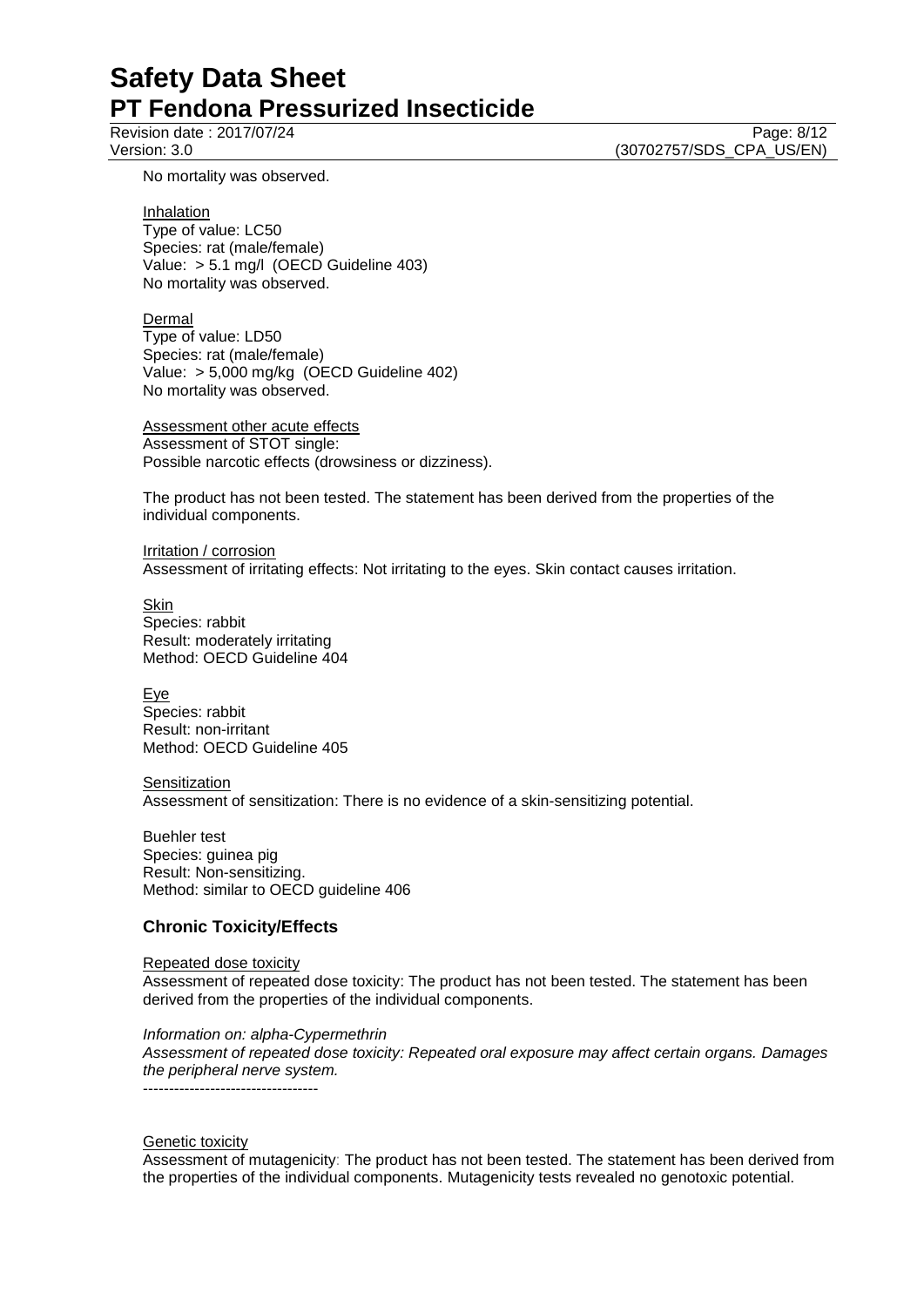Revision date : 2017/07/24 Page: 9/12

Version: 3.0 (30702757/SDS\_CPA\_US/EN)

### **Carcinogenicity**

Assessment of carcinogenicity: The product has not been tested. The statement has been derived from the properties of the individual components.

### *Information on: Distillates, petroleum*

*Assessment of carcinogenicity: Long-term exposure to highly irritating concentrations resulted in skin tumors in animals. A carcinogenic effect in humans can be excluded after brief skin contact. The product has not been tested. The statement has been derived from substances/products of a similar structure or composition.*

----------------------------------

### Reproductive toxicity

Assessment of reproduction toxicity: The product has not been tested. The statement has been derived from the properties of the individual components. The results of animal studies gave no indication of a fertility impairing effect.

### **Teratogenicity**

Assessment of teratogenicity: The product has not been tested. The statement has been derived from the properties of the individual components. Animal studies gave no indication of a developmental toxic effect at doses that were not toxic to the parental animals.

Other Information

Misuse can be harmful to health.

# **Symptoms of Exposure**

The most important known symptoms and effects are described in the labelling (see section 2) and/or in section 11., Further important symptoms and effects are so far not known.

# **12. Ecological Information**

# **Toxicity**

Aquatic toxicity Assessment of aquatic toxicity: Very toxic to aquatic life with long lasting effects. The product has not been tested. The statement has been derived from the properties of the individual components.

### Toxicity to fish

*Information on: alpha-cypermethrin LC50 (96 h) 0.00093 mg/l, Pimephales promelas (OPP 72-1 (EPA-Guideline), Flow through.)* ----------------------------------

Aquatic invertebrates

*Information on: alpha-cypermethrin EC50 (48 h) 0.0003 mg/l, Daphnia magna (OECD Guideline 202, part 1)* ----------------------------------

Aquatic plants

*Information on: alpha-cypermethrin EC50 (7 d) > 0.00139 mg/l (growth rate), Lemna gibba (OECD Guideline 201)*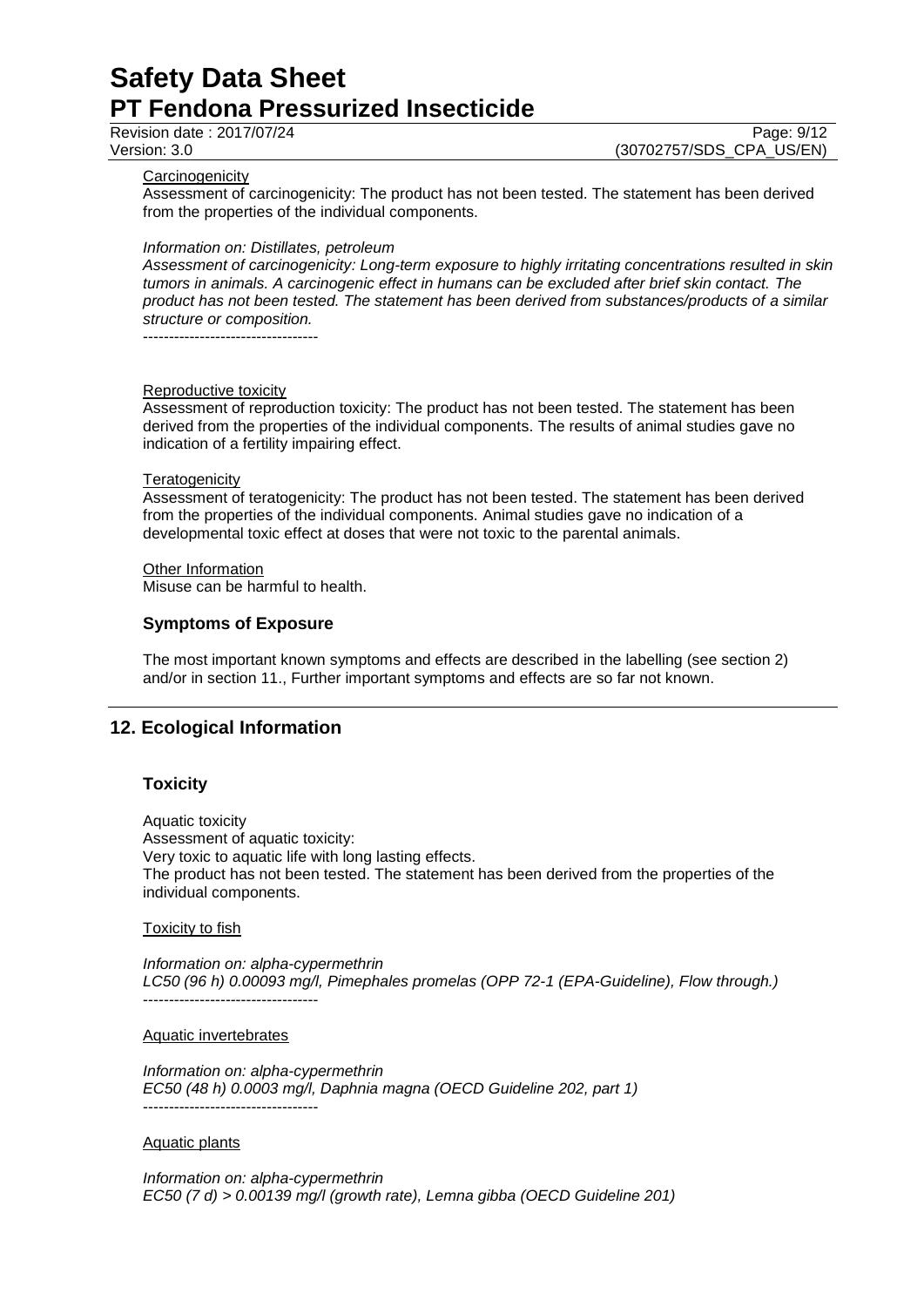Revision date : 2017/07/24 Page: 10/12

----------------------------------

Version: 3.0 (30702757/SDS\_CPA\_US/EN)

*No observed effect concentration (7 d) > 0.00139 mg/l (growth rate), Lemna gibba (OECD guideline 221, static) EC50 (72 h) > 0.027 mg/l (growth rate), Anabaena flos-aquae (OECD Guideline 201)*

# **Persistence and degradability**

Assessment biodegradation and elimination (H2O) The product has not been tested. The statement has been derived from the properties of the individual components.

Assessment biodegradation and elimination (H2O)

*Information on: alpha-cypermethrin*

*Not readily biodegradable (by OECD criteria).* ----------------------------------

# **Bioaccumulative potential**

Assessment bioaccumulation potential The product has not been tested. The statement has been derived from the properties of the individual components.

Bioaccumulation potential

*Information on: alpha-cypermethrin*

*Bioconcentration factor: 155 - 910 (73 d), Cyprinus carpio (OECD Guideline 305 C)*

----------------------------------

# **Mobility in soil**

Assessment transport between environmental compartments The product has not been tested. The statement has been derived from the properties of the individual components.

### *Information on: alpha-cypermethrin*

*Following exposure to soil, adsorption to solid soil particles is probable, therefore contamination of groundwater is not expected.*

----------------------------------

# **Additional information**

Other ecotoxicological advice: Do not discharge product into the environment without control.

# **13. Disposal considerations**

# **Waste disposal of substance:**

Pesticide wastes are regulated. Improper disposal of excess pesticide, spray mix or rinsate is a violation of federal law. If pesticide wastes cannot be disposed of according to label instructions, contact the State Pesticide or Environmental Control Agency or the Hazardous Waste representative at the nearest EPA Regional Office for guidance.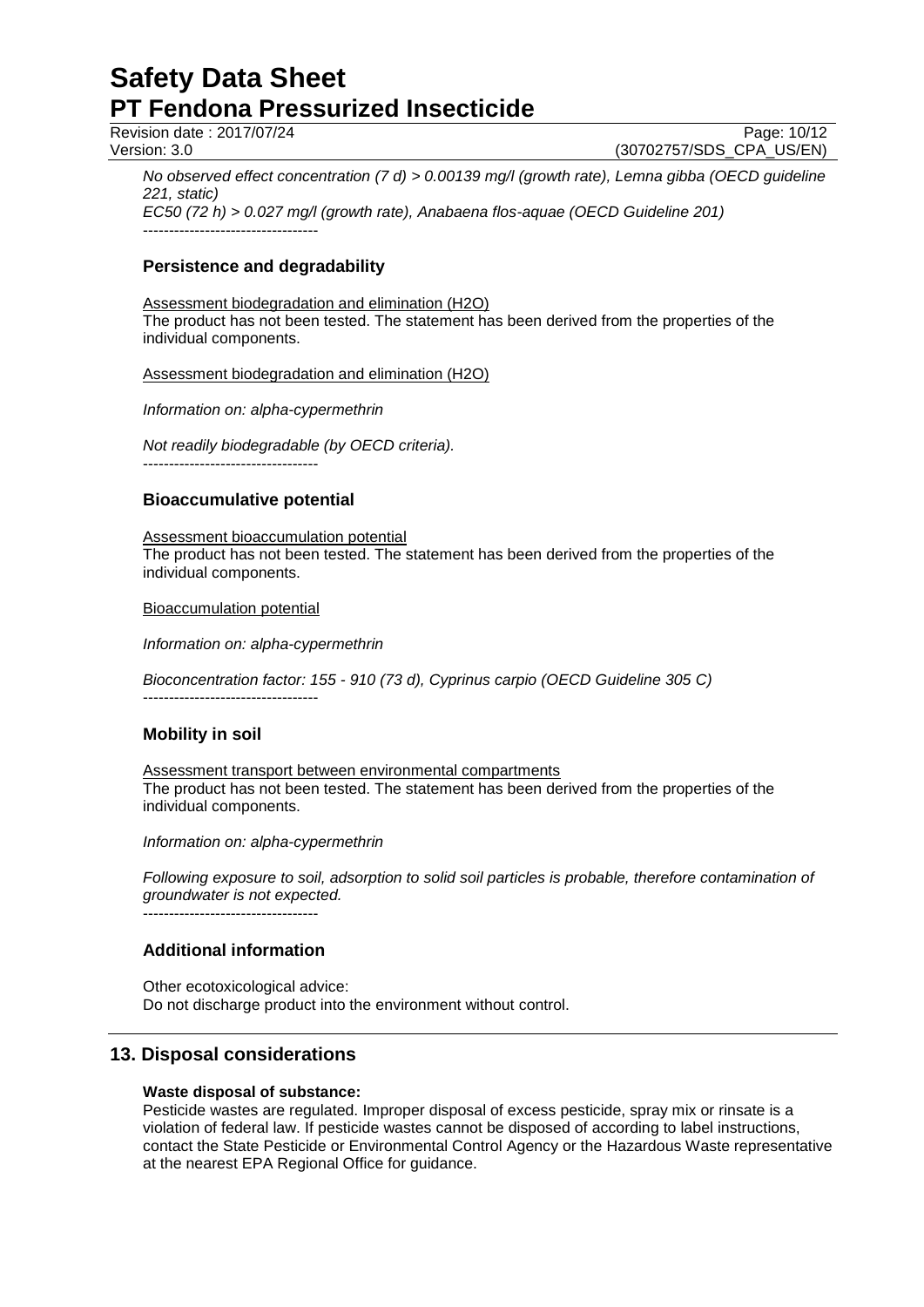### **Container disposal:**

Do not cut, puncture, crush, or incinerate empty aerosol containers. Consult state or local disposal authorities for approved alternative procedures such as container recycling. Empty aerosol cans may meet the definition of RCRA D003. Consult local and/or regional EPA for further guidance.

# **14. Transport Information**

#### **Land transport** USDOT

| וטשטט                                                                                      |                                                                                                  |
|--------------------------------------------------------------------------------------------|--------------------------------------------------------------------------------------------------|
| Hazard class:<br>ID number:<br>Hazard label:<br>Proper shipping name:                      | 2.1<br><b>UN 1950</b><br>2.1, EHSM<br>AEROSOLS (contains PROPAN-2-OL, ALPHA-CYPERMETHRIN)        |
| Sea transport<br><b>IMDG</b>                                                               |                                                                                                  |
| Hazard class:<br>ID number:<br>Hazard label:<br>Marine pollutant:<br>Proper shipping name: | 2.1<br>UN 1950<br>2.1, EHSM<br><b>YES</b><br>AEROSOLS (contains PROPAN-2-OL, ALPHA-CYPERMETHRIN) |
| Air transport<br>IATA/ICA <sub>O</sub>                                                     |                                                                                                  |

IATA/ICAO

| 21                                                                 |
|--------------------------------------------------------------------|
| UN 1950                                                            |
| -21                                                                |
| AEROSOLS, FLAMMABLE (contains PROPAN-2-OL, ALPHA-<br>CYPERMETHRIN) |
|                                                                    |

### **Further information**

This product may be classified as limited quantity in selected package sizes.

# **15. Regulatory Information**

### **Federal Regulations**

**Registration status:** Chemical TSCA, US blocked / not listed

Pesticide

Crop Protection TSCA, US released / exempt

**EPCRA 311/312 (Hazard categories):** Acute; Fire; Sudden release of pressure

**EPCRA 313: CAS Number Chemical name** 2-Propanol

**State regulations**

## Revision date : 2017/07/24 Page: 11/12<br>Version: 3.0 (30702757/SDS\_CPA\_US/EN) (30702757/SDS\_CPA\_US/EN)